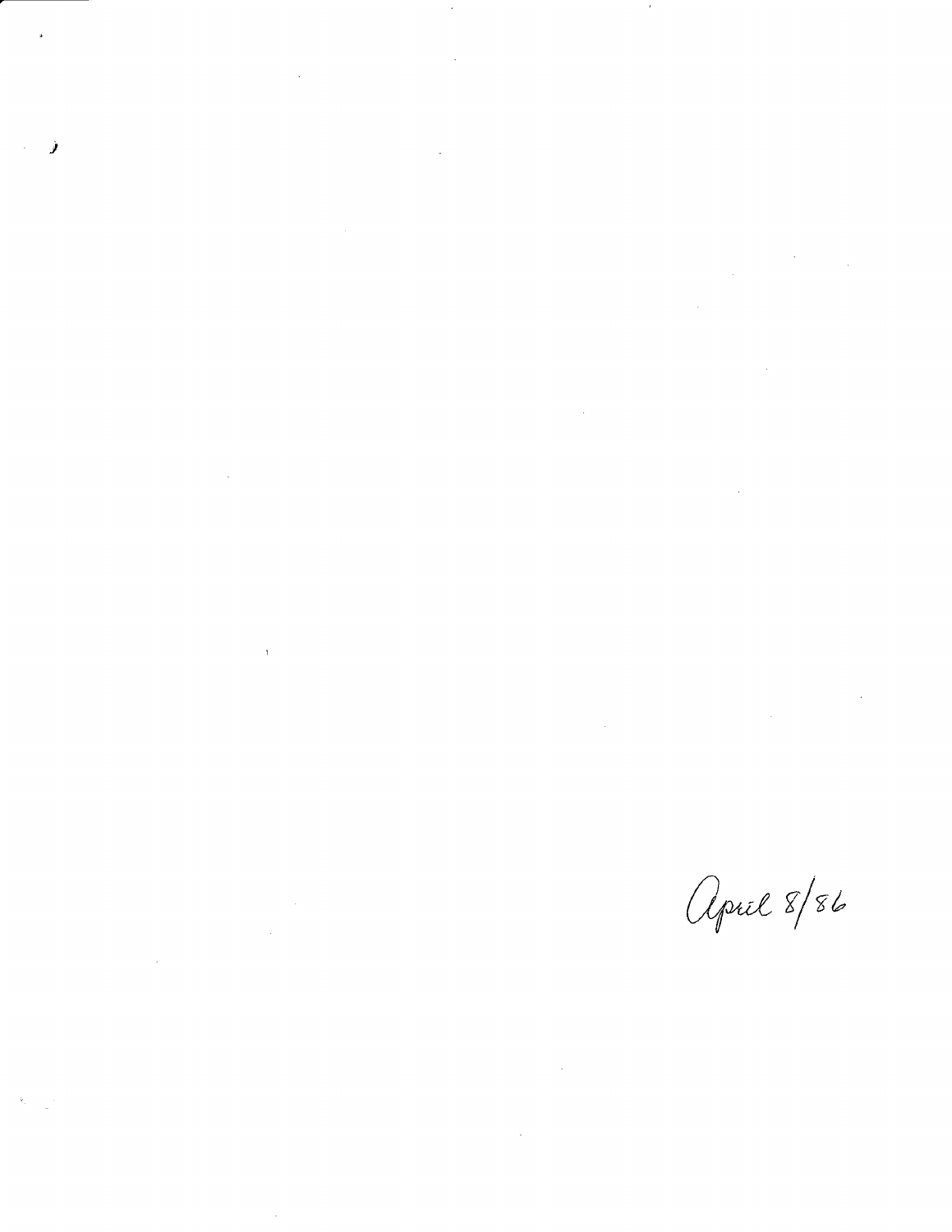The Minutes of the 86th Meeting of the Executive Committee of Science Faculty Council held on Tuesday, April 8 at 3:30 p.m. in Room 250 Allen Building.

Present: C. C. Bigelow, Chair; J. W. Berry, W. C. Baldwin, N. R. Hunter, K. Stewart, K. Sharma, H. Williams, K. Mount, J. P. McClure; P. Pachol, Secretary; J. McConnell, S. Johannson.

Regrets: N. E. Losey, A. Ogrodnick

- The Minutes of the 85th meeting were APPROVED on a motion by Hunter  $1.$ (Sharma)
- $2.$ Course Change Proposals

r

All course change proposals were moved by Associate Dean Berry on behalf of the Committee on Courses.

Department of Applied Mathematics: Modification of 6.220 APPROVED.

CARRIED

Department of Botany: Deletion of courses 1.726, 1.727, 1.728, and 1.729 and deletion of M.Sc. program in Physical Biology APPROVED.

CARRIED

Department of Chemistry: Modification of 2.124 and 2.224 APPROVED with an editorial change to 2.224 "Change prerequisite to: 127 or 124".

CARRIED

Addition of 2.7XX Chemical Crystallography APPROVED.

CARRIED

Department of Earth (Geological) Sciences: In Year II the replacement of 7.250 by 7.262, and the modification of course 7.251 were APPROVED.

CARRIED

The following deletions and additions were necessitated by the changing of the name of Earth Sciences to Geological Sciences.

The deletion of 7.750, 7.751, and 7.732 and the addition of 7.7XX Workshop in Geological Sciences I, 7.7XY Workshop in Geological Sciences II, and 7.7YX Seminar in Geological Sciences were APPROVED.

CARRIED

 $---2$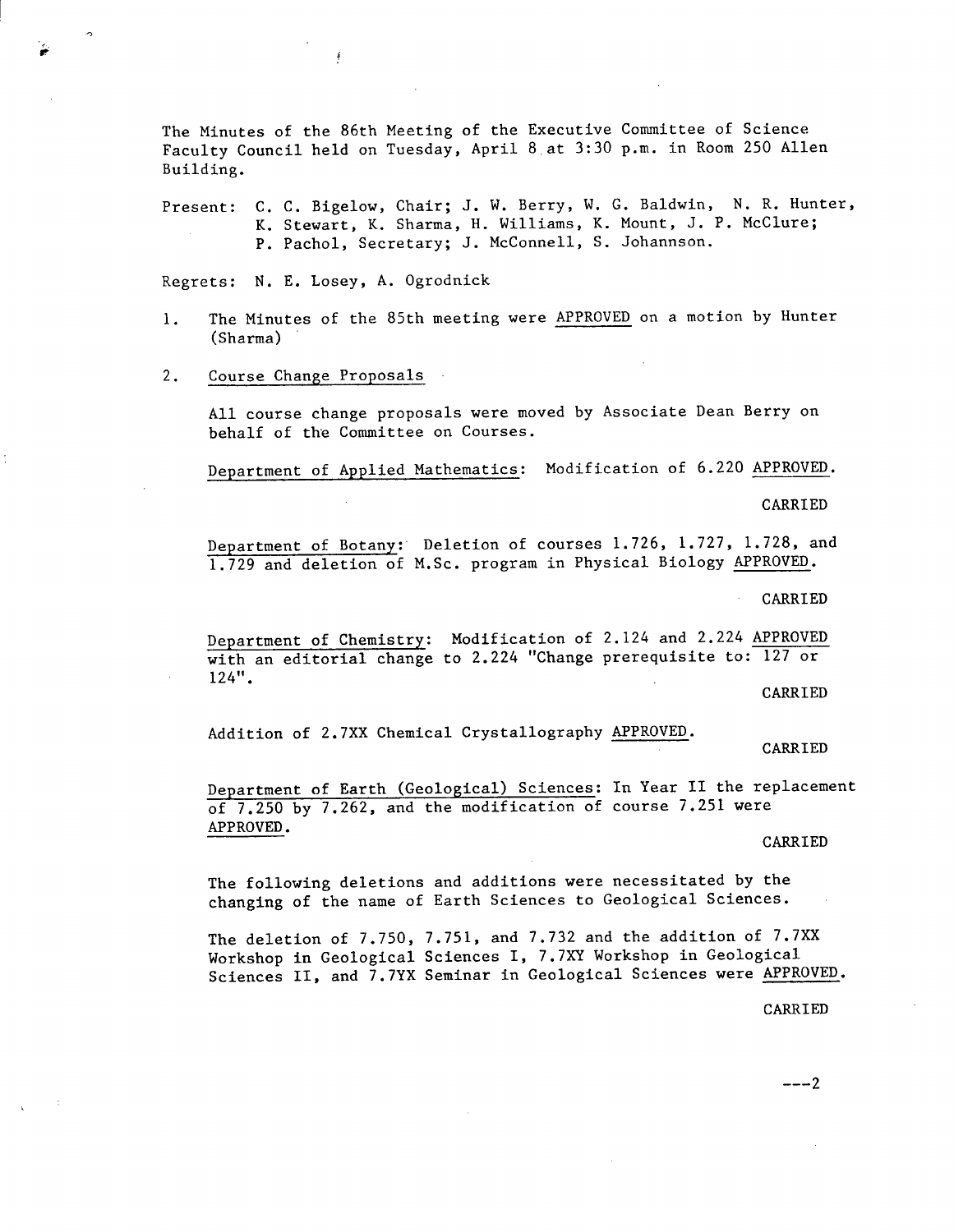3. Proposed Changes in Policy on:

(a) Honours Regulations

*04* 

Moved by J. Berry on behalf of the Committee on Student Standing that:

"In order to graduate with an Honours degree, a student must obtain a sessional grade point average of 2.00 or better (with no failures) in year 4."

CARRIED

(b) Mature Student Performance Requirements

Moved by J. Berry on behalf of the Committee on Student Standing that:

"Mature students admitted under current Faculty of Science admission standards (effective September 1984) will be assessed on the same criteria as regular B.Sc. (General) students."

CARRIED

## 4. Other business

Merit Awards

Dean Bigelow discussed article 25 of the UMFA Collective Agreement--Merit Awards. Two items were addressed. (i) The need to establish a committee to recommend to the Dean on merit awards and (ii) to set the criteria for such awards.

Moved by Hunter (Stewart)

"That three faculty members be elected to serve on the Faculty Merit Award Committee one from and by each of the three divisions- biology, physical sciences, and mathematics/computer science. The terms of members shall be three years. The committee will arrange for staggering of the first members' terms. The Dean shall be the non-voting chair of the committee."

CARRIED

Moved by Sharma (Williams)

"That the criteria used for merit awards be demonstrated excellence in research  $\frac{1}{4}$  teaching, in the previous year.  $\mathcal{P} \cup$  $\lambda_{\theta U}$ 

CARRIED

These two motions will be recommendations to Faculty Council.  $---3$